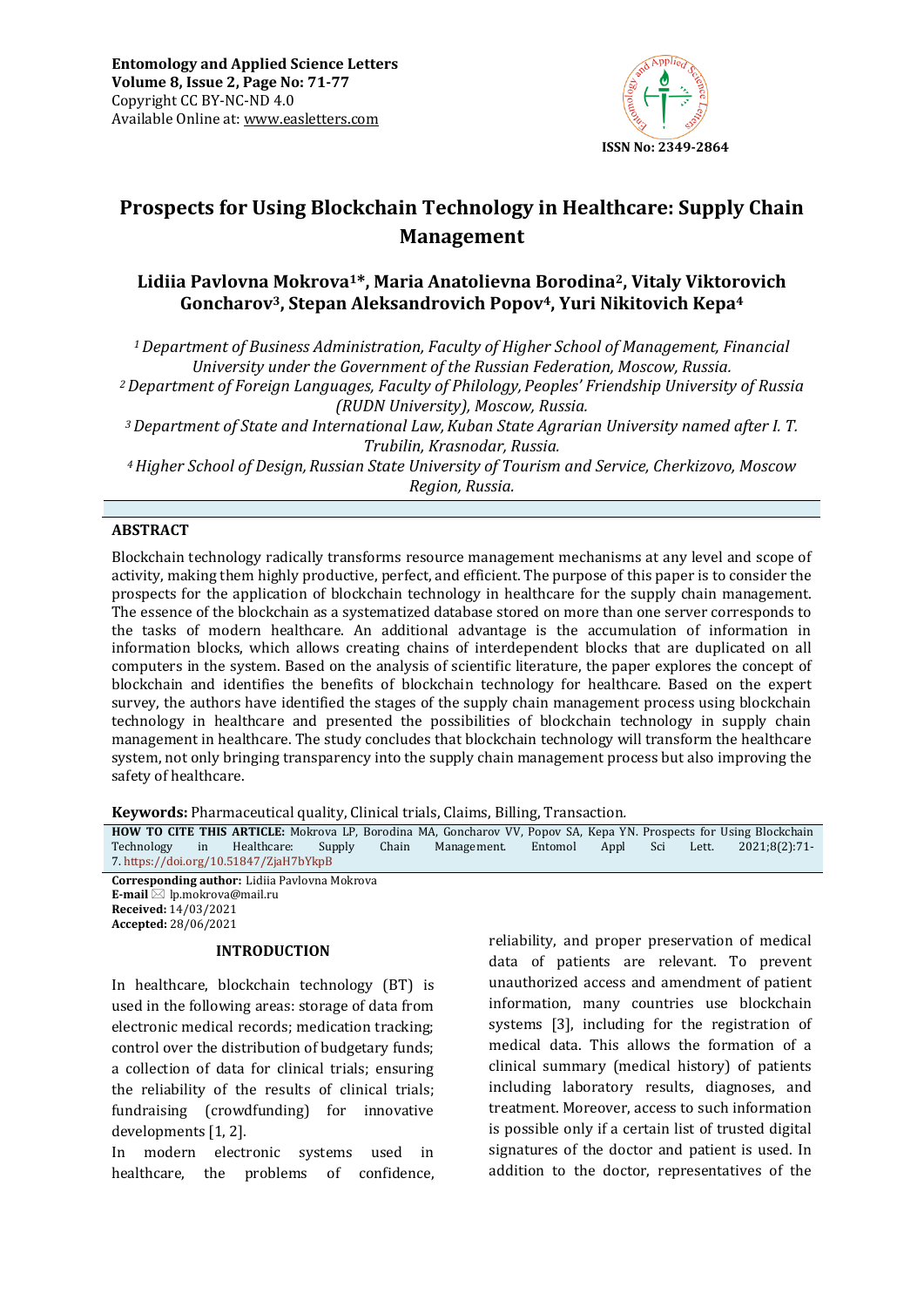insurance company can also have access to this information, with the patient's permission, but only if they are provided the appropriate certificate using a smart contract.

In global practice, since 2016, the use of BT in healthcare has gained a powerful development. For example, the goal of the Guardtime program is to protect more than 1 million digital records inpatient medical records [4]. In the UK, the National Health Service (NHS) has developed a blockchain-based medical data registration system called Verifiable Data Audit based on Google services, which regulates the processing of patient information by healthcare institutions [5]. In the Netherlands, the REshape Center corporation in cooperation with SNS Bank NV and the auditing company Deloitte has developed a blockchain system based on the PreScrypt banking application (analog of Internet banking) using the online iDIN service – authenticity checks, which are used by chronically ill patients to purchase the medications that have to be refilled from time to time with digital prescriptions [6].

Also of great importance is the ability of BT to influence the movement of medications and medical equipment in the supply chain. For example, large pharmaceutical conglomerates Pfizer and Genentech, with a total market capitalization of more than USD 300 billion, announced the creation of MediLedger, a blockchain project using the Quorum platform, which is based on Ethereum. The purpose of the blockchain is to exclude counterfeit goods from accessing the supply system [7]. Additionally, with the new Ethereum system, pharmaceutical manufacturers will be able to identify substandard medications before they enter the supply chain [8-10].

#### *Literature review*

Understanding the essence of BT is an important stage in the study of the features of its implementation, including the practice of supply chain management (SCM) in healthcare. Thus, S. Underwood [11] identifies the following directions in the interpretation of blockchain: blockchain innovation (the first manifestation of the use of blockchain: bitcoins, as well as smart contracts, etc.), BT, blockchain as a chain of blocks. Let us summarize the views of scientists

on the definition of the term "blockchain" in **Table 1**.

**Table 1.** Approaches to understanding the concept of blockchain in the literature

|               | olockchaill in the inclature                              |  |  |
|---------------|-----------------------------------------------------------|--|--|
| <b>Source</b> | <b>Understanding of BT</b>                                |  |  |
| $[12]$        | Decentralized, distributed ledger of transactions in      |  |  |
|               | which all participants can register, view, control and    |  |  |
|               | approve an identical shared copy in real-time             |  |  |
| $[13]$        | A distributed ledger, the data recorded in which is       |  |  |
|               | immutable, verified and traced                            |  |  |
|               | A type of distributed electronic database (ledger) that   |  |  |
| $[4]$         | can store any information (for example, records,          |  |  |
|               | events, transactions) and set rules for updating this     |  |  |
|               | information                                               |  |  |
|               | Digital records, combined into blocks, which, based on    |  |  |
|               | an algorithm, are linked by a "chain" among               |  |  |
| $[14]$        | themselves in connection with the operations              |  |  |
|               | performed                                                 |  |  |
|               | A distributed database of records or public ledger of all |  |  |
| [15]          | transactions or digital events that have been performed   |  |  |
|               | and shared between participants                           |  |  |
|               | Multifunctional and multi-level information               |  |  |
|               | technology designed for reliable accounting of various    |  |  |
| [16]          | assets; a decentralized transparent ledger with           |  |  |
|               | transaction records, a database updated by participants,  |  |  |
|               | controlled by everyone and owned by no one                |  |  |
| [17]          | A new type of database that allows sharing it between     |  |  |
|               | many parties and modifying it securely, even if the       |  |  |
|               | parties do not trust each other                           |  |  |

Summarizing the approaches in the literature, we note that BT is based on the distributed ledger technology (DLT), a type of distributed database technology, where the databases are stored on many computer devices. At the same time, copies are kept by all users, records are also made simultaneously by all users, and each user is the guarantor of the accuracy of the information. The volume of the specified database grows as the participants add new blocks with records of the latest transactions in linear chronological order. Since this base is decentralized, it does not belong to any business entity or participant, is not controlled or regulated by a third party (all functions in the system are distributed between participants), and is characterized by anonymity and the use of an agreed consensus mechanism. Proof of work and/or proof of stake is used to confirm the record, all changes must be approved by the majority of participants, and when entered into the system, the transaction is almost impossible to change or delete.

That is why researchers consider the BT ideal for the healthcare sector, as it tracks operations, reports on all changes in the system, and does 72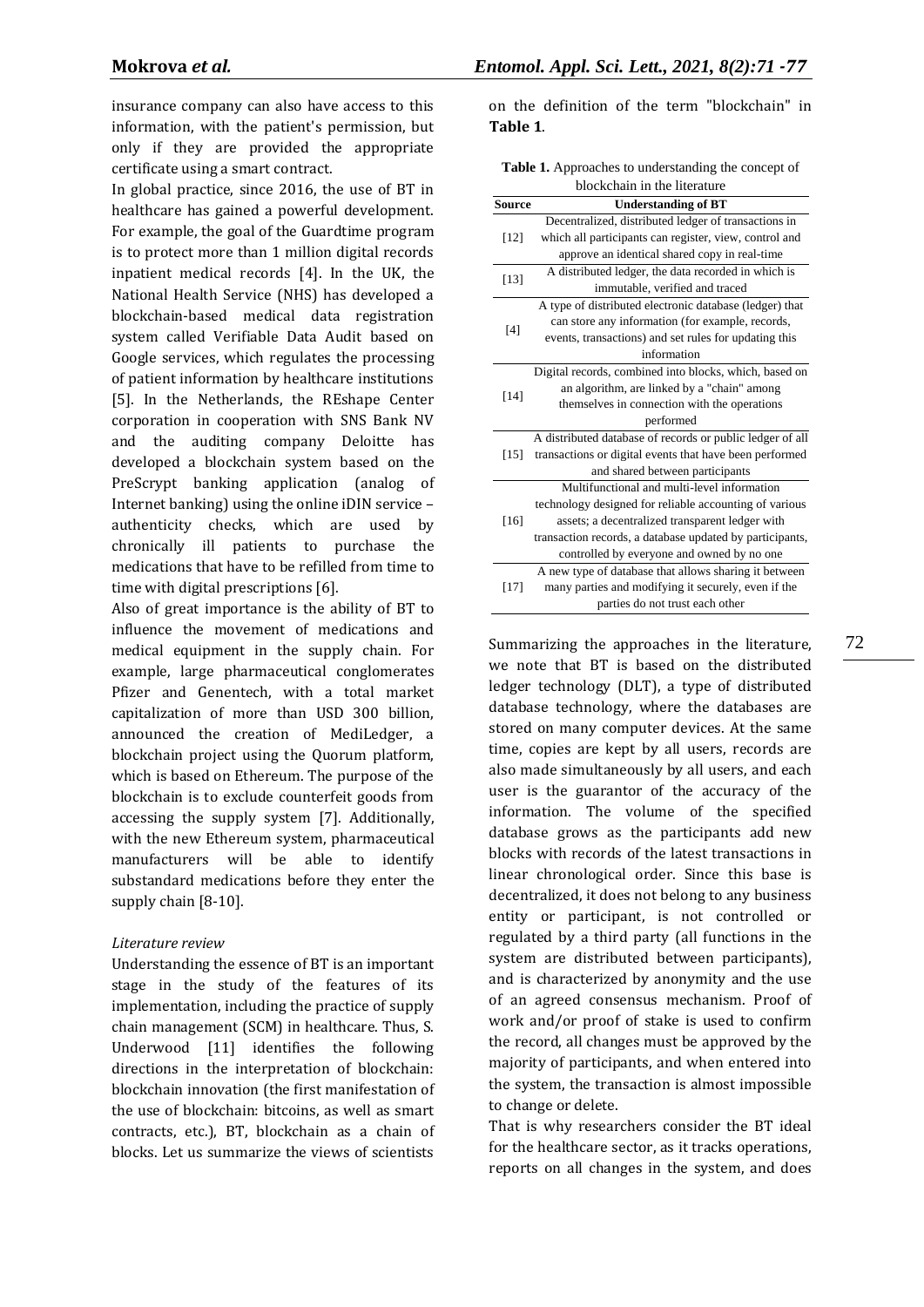not allow deliberate distortion and manipulation of data that remain relevant regardless of the degree of trust in the counterparty.

Based on our review of the literature, we believe that so far no study has conducted a comprehensive study of the use of BT in SCM in healthcare.

Research hypothesis: BT will change the healthcare system, not only bringing transparency into the SCM process but also increasing the safety of healthcare.

*Research objectives*

- to define the stages of the SCM process using BT in healthcare;
- to consider the possibilities of BT in SCM in healthcare.

The paper consists of an introduction, a review of the literature, research methods, research results, their discussion, and conclusion.

#### **MATERIALS AND METHODS**

During the study, we used the following research methods:

- analysis of scientific literature on the problem of the prospects for the use of BT in healthcare management;
- expert survey. Several questions were posed to the experts regarding the various current uses of BT for healthcare SCM; characteristics of the SCM process using BT in healthcare; the potential of BT in healthcare SCM.

The online expert survey was attended by 35 experts (employees of medical institutions, management of pharmaceutical companies, employees of insurance, and IT companies), whose areas of interest include the use of BT in the SCM in the healthcare sector. The experts included people whose professional activities were related to financial security and financial law for more than 10 years.

All participants were warned about the purpose of the survey and the planning of the research organizers to publish the research results in a summary form.

## **RESULTS AND DISCUSSION**

According to the experts, SCM is a promising direction in the healthcare sector, since the risk of disruption to the supply of medical materials, medications and critical resources can directly affect patient safety. In addition to counterfeiting, lack of a product register and packaging errors can disrupt the entire supply chain.

Based on the expert survey, we identified seven stages of the SCM process using BT in healthcare **(Table 2)**.

| <b>Table 2.</b> Stages of the SCM process using BT in |
|-------------------------------------------------------|
| healthcare                                            |

| Stage      | <b>Characteristics of the stage</b>                                                                                                                                                                                                                                                                                                                                   |  |
|------------|-----------------------------------------------------------------------------------------------------------------------------------------------------------------------------------------------------------------------------------------------------------------------------------------------------------------------------------------------------------------------|--|
| I          | A block is created when a new medication, medical<br>equipment, or service, including patent protection and the<br>clinical trial process, is invented. This information is<br>entered into the digital ledger in the form of a transaction.                                                                                                                          |  |
| П          | Upon completion of clinical trials of a new medication or<br>medical equipment, patent documentation is sent to the<br>product manufacturer for the creation/testing of a<br>prototype and further mass production. Products created at<br>the manufacturing enterprise are subject to separate<br>identification, integrated with another blockchain<br>transaction. |  |
| Ш          | The manufactured batch of medical products (medications,<br>medical equipment) is placed in a warehouse before being<br>transported to distributors, where it receives unique<br>production time stamps, product batch numbers, a<br>barcode, and the expiration date. All the listed information<br>is also included in the blockchain.                              |  |
| IV         | During subsequent transportation, the blockchain includes<br>information about the progress of the movement of the<br>goods (medications, medical equipment), including the<br>time of movement between the internal warehouses of the<br>manufacturer, the method of transportation, the person<br>responsible for transportation, etc.                              |  |
| V          | The distribution of medical products (medications,<br>medical equipment) to medical service providers and<br>pharmacy networks is usually handled by a third party,<br>namely the distributor (distribution network), using its<br>warehouse arranged for the final distributor. This<br>transaction is also included in the blockchain.                              |  |
| VI         | N the subsequent implementation of medical services,<br>their suppliers are obliged to provide customers with full<br>information about the batch of the medical products<br>previously integrated into the blockchain to verify the<br>authenticity. This action is also included in the blockchain.                                                                 |  |
| <b>VII</b> | Retailers (pharmacy chains) perform actions similar to<br>stage VI.                                                                                                                                                                                                                                                                                                   |  |
| VIII       | Buyers and consumers of medical products can get<br>information about their authenticity at any stage of the<br>SCM<br>Nota: compiled from the over                                                                                                                                                                                                                   |  |

Note: compiled from the expert survey

According to one of the respondents (expert 4), "blockchain is the most effective monitoring technology that allows you to track the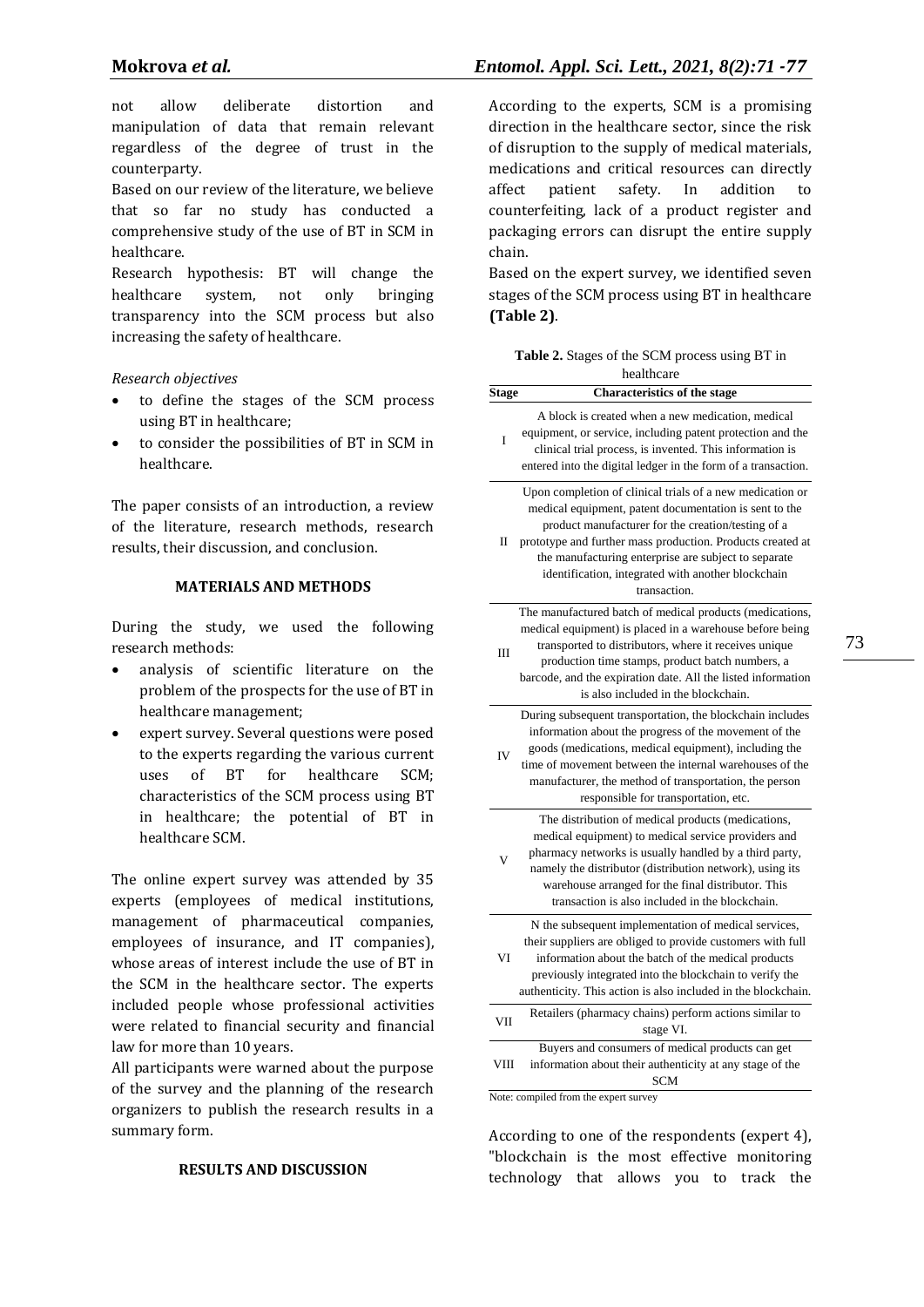comprehensive movements of medical products of any kind. Since the register contains all the transactions made recorded in each node, the origin of medical products, the distributor, and the final seller can be quickly verified, both by consumers of medical services and by healthcare workers."

"Blockchain technology in the future makes it possible to create an effective network of suppliers because thanks to reliable and timely identification of medical products, pharmacy chains, and medical service providers will be able to guarantee the authenticity of medical products. This will enable health administrators to prevent patients from contacting questionable providers. Besides, with the help of blockchain technology, the forecast of demand for medical goods and services can be improved" (expert 12).

The use of blockchain in SCM in the healthcare sector offers the following opportunities **(Table 3)**.

**Table 3.** BT possibilities in healthcare SCM

| No. | <b>BT</b> possibilities               | $\frac{0}{6}$ * |
|-----|---------------------------------------|-----------------|
|     | Quality management of pharmaceuticals | 80%             |
|     | Clinical trials in healthcare         | 75%             |
|     | Claims and billing management         | 65%             |

Note: compiled based on the expert survey; \* is the percentage of expert references

Next, we will discuss the possibilities of BT in the category of SCM in healthcare in more detail. *Medication quality management.* A medication is considered to be counterfeit if it contains inappropriate ingredients and the seller intends to conceal or imitate the origin of the medication, its authenticity, and especially its effectiveness during the sale [4]. We should also mention the impact on SCM of counterfeit medications, the effectiveness of which is a competitive factor in pharmaceuticals, undermining the credibility and reducing the profitability of healthcare [14]. Consumers of medical services may not have accurate information about the sources of medical products they purchase and consume on the market. This, according to experts, leads to reputational risks for the original pharmaceutical companies, forcing significant financial costs for counter-measures for

manufacturers and distributors of pharmaceutical products.

Study [\[15\]](https://www.mdpi.com/2076-3417/9/9/1736/htm#B133-applsci-09-01736) showed that spectroscopy and chromatography methods were very effective in detecting counterfeits, which made it possible to recognize the composition of the ingredients of the tested medication sample. However, these methods have certain limitations associated with increased overhead costs, since they require expensive devices to use them. A way to mitigate these restrictions is to obtain complete information on the blockchain about medication manufacturers, including serial numbers and packaging numbers, so that any interested person can verify the authenticity of information when connected to the blockchain. This ensures inexpensive but reliable medication quality control, registration, traceability, and the possibility of counterfeiting throughout the SCM process.

Medication manufacturers are constantly trying to improve their quality and create new medications, which must, in the process of their creation, be provided with patent protection, safety, efficacy, reliability of clinical trial results, and regulatory approval. Experts specify that, as a rule, the time from first development to commercialization takes more than one year, where most of the time is taken up by clinical trials. Consequently, the length of the process makes it vulnerable, can lead to a recall, or the creation of counterfeit medications due to breaches of security and confidentiality. This problem can also be overcome by using BT throughout the entire pharmaceutical process. Experts note that the use of a distributed blockchain ledger will preserve confidentiality and guarantee security, if every time a new medication is tested, a record is made on the blockchain, thus protecting the test results from hacking.

A private blockchain can be used to enforce medication patent protection through a smart contract that provides transparency, traceability, and integrity. According to the study [16], about 60% of medication manufacturers are either already working with or trying to use BT, which characterizes the potential of BT in pharmaceuticals.

According to experts, counterfeit medications pose significant public health risks. Abbas *et al.* [17] developed a blockchain pharmacovigilance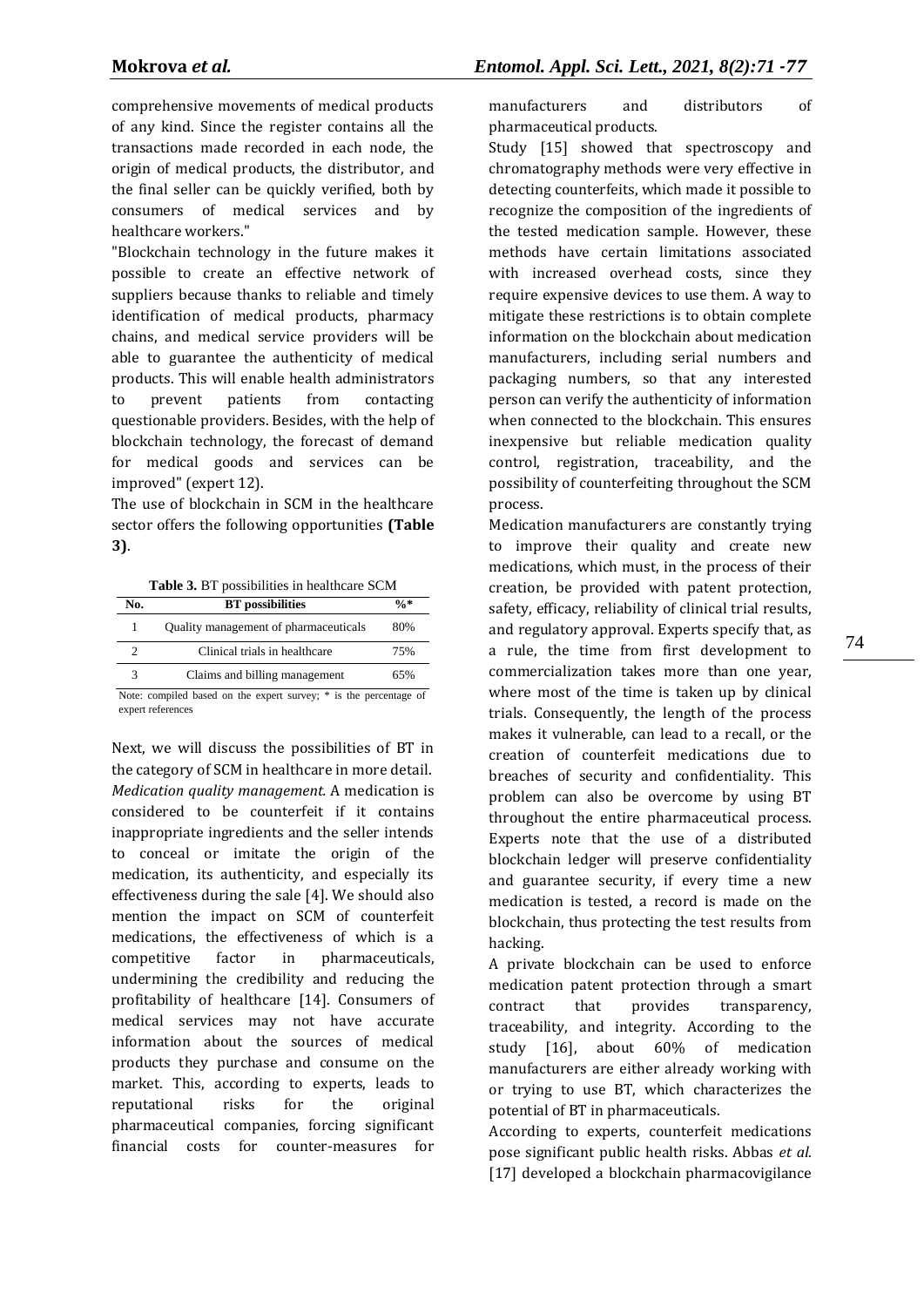model to improve the ability to trace counterfeit medications in the supply chain.

Clinical trials in healthcare.

Experts believe that many problems arise during the implementation of clinical trials, including insufficient confidentiality of personal data, possible problems with data exchange, and patient registration. With the help of BT, these problems can be solved, since the use of BT provides complete transparency and reproducibility in the implementation of data exchange.

In the study [18], a proposal was made to use smart contracts on the Ethereum platform to solve problems of trust and increase the transparency of clinical trial results. The study concluded that the scientific reliability of clinical trial results could be improved by overcoming problems such as lack of results and selective publication. Study [19] proposed a new data management structure for several research centers using smart contracts to reduce the costs of ensuring the integrity and confidentiality of clinical trial results.

**Table 4** provides a comparative analysis of healthcare SCM tools using BT.

| <b>Table 4.</b> Comparative analysis of SCM tools in |  |
|------------------------------------------------------|--|
| healthcare using BT                                  |  |

| RТ                    | Data record                          | Result                                                                                                                                                                    |  |
|-----------------------|--------------------------------------|---------------------------------------------------------------------------------------------------------------------------------------------------------------------------|--|
| platform              | type                                 |                                                                                                                                                                           |  |
| Ethereum              | - clinical trials:<br>- transactions | A smart contract that ensures<br>transparency of clinical trial results.<br>Protection from counterfeit<br>products based on radio frequency<br>identification technology |  |
| Hyperledger<br>Fabric | - transactions                       | Improving the ability to trace<br>counterfeit medications                                                                                                                 |  |
| Geoin                 | - transactions                       | Transparent data on the movement<br>of narcotic drugs, a transition from<br>state regulation (audit) to the<br>supervisory network                                        |  |

Note: compiled based on [20-22]

Claims and billing management. The process of calculating the cost of medical services, making requests to insurance companies, and their processing (billing) is an integral part of healthcare since it is impossible to ensure the provision of medical services without it. Billing is carried out starting from the patient's admission to the medical institution until the end of the treatment process and is a rather complex process, since some types of treatment are fully covered by health insurance, and some are paid for by the patient outside of the insurance policy. One of the problems of billing, according to experts, is the inflated cost of medical services due to the lack of necessary transparency between healthcare providers, customers, and insurers. As noted in the study [23-29], there are constant corrupt practices in the implementation of billing in healthcare, but the problem can be solved by creating transparency for all interested parties using the blockchain.

#### **CONCLUSION**

Many scholars today consider the introduction of the principles of BT functioning into the practice of SCM in healthcare to be a promising area of its application. The study has shown that the development of BT in healthcare is indeed developing at a rapid pace.

In this paper, we have examined the various possibilities of using BT in SCM in healthcare and identified the main ones:

- the ability of BT to manage the quality of pharmaceuticals when BT eliminates the risk of counterfeit medications that threaten patients around the world;
- the use of BT in clinical trials, when the blockchain system allows interested patients to make their data available to pharmaceutical companies and research institutions. At the same time, research results are automatically recorded in the blockchain, without the possibility of making changes or falsifying research;
- BT claims management and billing possibilities with the claims and bills that can be resolved or mitigated with a transparent system such as blockchain.

Thus, the hypothesis of the study that BT would change the healthcare system, not only bringing transparency into the SCM process but also increasing the safety of healthcare, was confirmed.

However, some issues require further study. Therefore, further research can be devoted to the application of blockchain in the field of the Internet of Medical Things (IoMT).

## **ACKNOWLEDGMENTS:** None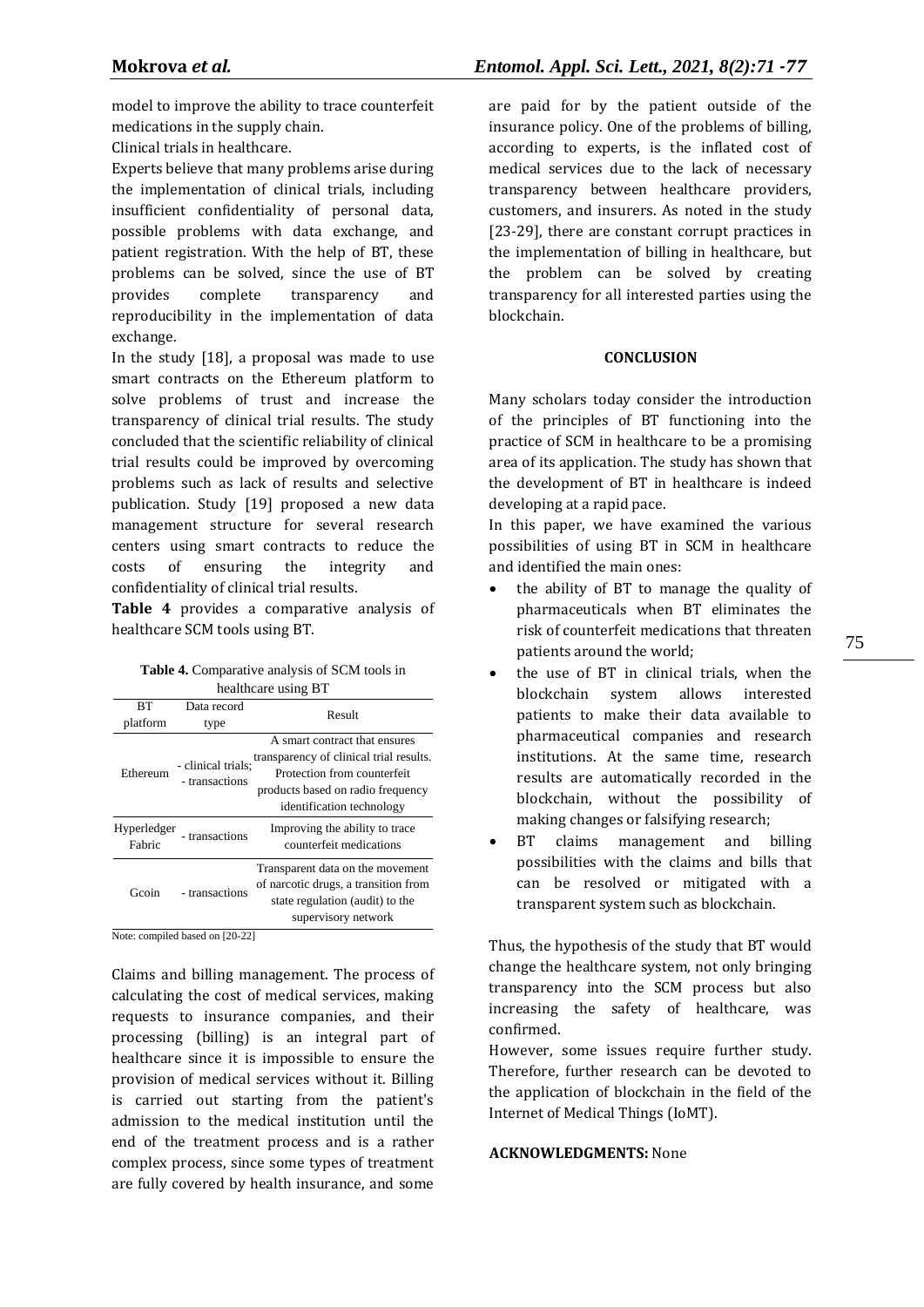## **CONFLICT OF INTEREST:** None

## **FINANCIAL SUPPORT:** None

**ETHICS STATEMENT:** Authors are aware of, and comply with, best practice in publication ethics specifically with regard to authorship and compliance with policies on research ethics.

## **REFERENCES**

- 1. Zaprutin DG, Nikiporets-Takigawa G, Goncharov VV, Sekerin VD, Gorokhova AE. Legal practice in the blockchain era: the use of electronic evidence. Revista Gên. E Interdiscip. 2020;1(01):404-18.
- 2. Novikov AV, Gavrikov EV, Oleynik A, Zhirnov Yu, Pestov N. Blockchain technologies in managing socioeconomic systems: a study of legal practice. Rev Incl. 2020;7(Especial):452-61.
- 3. Gorevoy E, Kokhanovskaya II, Nikiporets-Takigawa G, Bastrykina TS, Sekerin VD. Blockchain technologies: features of regulation and application in legal practice. Revista Gên. E Interdiscip. 2020;1(01):429- 42.
- 4. Hawlitschek F, Notheisen B, Teubner T. The limits of trust-free systems: a literature review on blockchain technology and trust in the sharing economy. Electron Commer Res Appl. 2018;29:50-63.
- 5. Dubovitskaya A, Xu Zh, Ryu S, Schumacher M, Wang F. Secure and trustable electronic medical records sharing using blockchain. AMIA Annu Symp Proc. 2017;2017:650-9.
- 6. Yoon HJ. Blockchain technology and healthcare. Healthc Inform Res. 2019;25(2):59-60.
- 7. Min H. Blockchain technology for enhancing supply chain resilience. Bus Horiz. 2019;62(1):35-45.
- 8. Włodarczak U, Swieczkowski D, Religioni U, Jaguszewski M, Krysinski J, Merks P. Awareness of the implementation of the falsified medicines directive among pharmaceutical companies' professionals in the European economic area. Pharm Prac. 2017;15(4):1031.

doi[:10.18549/PharmPract.2017.04.1031.](https://doi.org/10.18549/PharmPract.2017.04.1031)

9. Khan LM, Karim S. Pharmacological basis of Thymoquinone as a putative adjuvant anticonvulsant-a systematic review. Int J Pharm Res Allied Sci. 2020;9(3):131-42.

- 10. Aziz N, Wal A, Wal P, Pal RS. Preparation and evaluation of the polyherbal powder: the nature's pharmacy for the treatment of diabetes mellitus and its complications. Pharmacophore. 2019;10(1):60-70.
- 11. Underwood S. Blockchain beyond bitcoin. Commun ACM. 2016;59(11):15-7.
- 12. Chang PY, Hwang MS, Yang CC. A blockchain-based traceable certification system. Adv Intell Syst Comput. 2018;733:363-9. doi:10.1007/978-3-319- 76451-1\_34
- 13. Beck R, Avital M, Rossi M, Thatcher JB. Blockchain technology in business and information systems research. Bus Inf Syst Eng. 2017;59(6):381-4.
- 14. Crosby M, Nachiappan PP, Verma S, Kalyanaraman V. Blockchain technology: beyond bitcoin. Appl Innov Rev. 2016;2(6- 10):71.
- 15. Dennis R, Owen G. Rep on the block: A next generation reputation system based on the blockchain. In2015 10th International Conference for Internet Technology and Secured Transactions (ICITST); 2015. pp.131-8.
- 16. Iansiti M, Lakhani KR. The truth about blockchain. Harv Bus Rev. 2017;95(1):118- 27.
- 17. Zyskind G, Nathan O, Pentland AS. Decentralizing privacy: Using blockchain to protect personal data. In: 2015 IEEE Security and Privacy Workshops (SPW), San Jose, CA, USA; 2015. pp.180-4.
- 18. Nayyar GML, Breman JG, Herrington JE. The global pandemic of falsified medicines: laboratory and field innovations and policy perspectives. Am J Trop Med Hyg. 2015;92(Suppl 6):2-7.
- 19. Bate R, Attaran A. A counterfeit medication treaty: great idea, wrong implementation. Lancet. 2010;376(9751):1446-8.
- 20. Pal SN, Olsson S, Brown EG. The monitoring medicines project: a multinational pharmacovigilance and public health project. Drug Saf. 2015;38(4):319-28.
- 21. Ananth C, Karthikeyan M, Mohananthini N. A secured healthcare system using private blockchain technology. J Eng Technol. 2018;6(2):42-54.

76